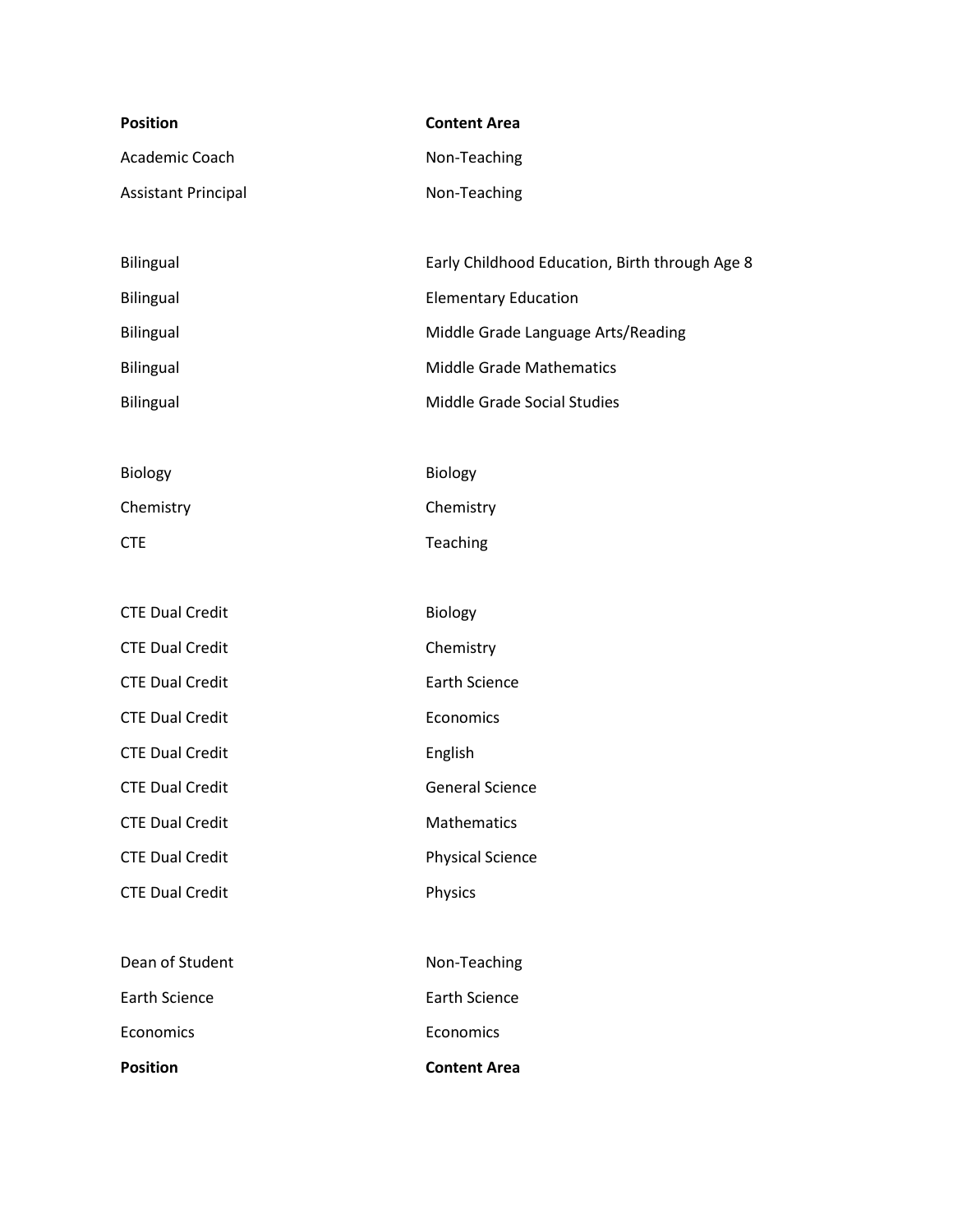| <b>Position</b>                    | <b>Content Area</b>                |
|------------------------------------|------------------------------------|
| <b>Elementary Content Areas</b>    | Early Childhood                    |
| <b>Elementary Content Areas</b>    | <b>Elementary Education</b>        |
|                                    |                                    |
| English                            | English                            |
|                                    |                                    |
| Foreign Language                   | American Sign Language             |
| Foreign Language                   | Chinese-Mandarin                   |
| Foreign Language                   | French                             |
| Foreign Language                   | German                             |
| Foreign Language                   | Italian                            |
| Foreign Language                   | Japanese                           |
| Foreign Language                   | Latin                              |
| Foreign Language                   | Other                              |
| Foreign Language                   | Russian                            |
| Foreign Language                   | Spanish                            |
|                                    |                                    |
| <b>General Science</b>             | <b>General Science</b>             |
| Geography                          | Geography                          |
| <b>Guidance Counselor</b>          | Non-Teaching                       |
| History                            | History                            |
| In-School Suspension               | Non-Teaching                       |
| Librarian/Media Specialist         | Non-Teaching                       |
| <b>Mathematics</b>                 | Mathematics                        |
| <b>Mathematics Interventionist</b> | Mathematics                        |
| Mentor                             | Non-Teaching                       |
| Middle Grade General Science       | Middle Grade General Science       |
| Middle Grade Language Arts/Reading | Middle Grade Language Arts/Reading |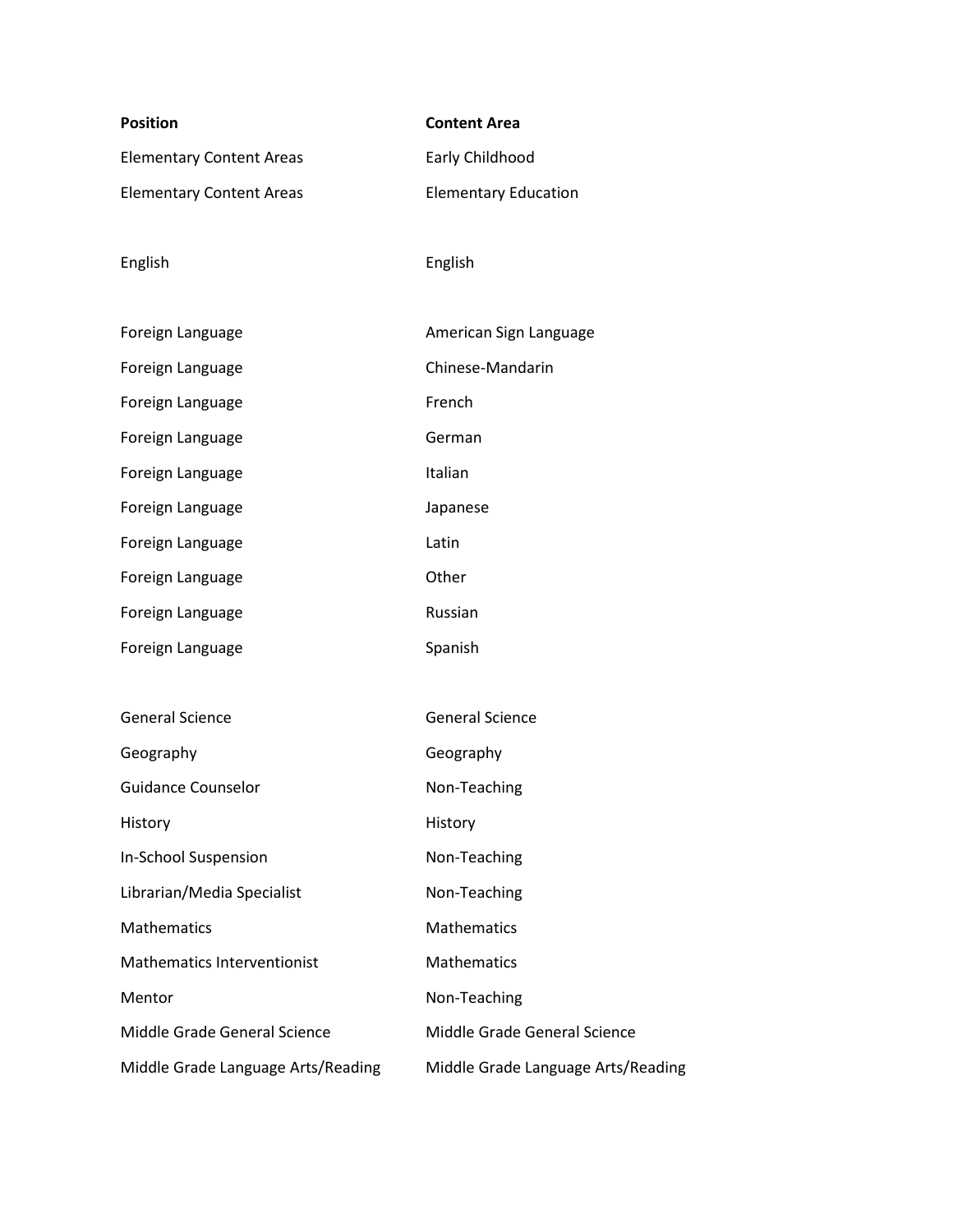| <b>Position</b>                       | <b>Content Area</b>                          |
|---------------------------------------|----------------------------------------------|
| <b>Middle Grade Mathematics</b>       | <b>Middle Grade Mathematics</b>              |
| Middle Grade Social Studies           | <b>Middle Grade Social Studies</b>           |
| Music                                 | Music                                        |
| Native American Culture               | Teaching                                     |
| Native American Language              | Teaching                                     |
| <b>Other Non-Teaching</b>             | Non-Teaching                                 |
| <b>Other Teaching</b>                 | Teaching                                     |
| <b>Physical Education</b>             | <b>Physical Education</b>                    |
| <b>Physical Science</b>               | <b>Physical Science</b>                      |
| Physics                               | Physics                                      |
| Political Science/American Government | <b>Political Science/American Government</b> |
| Principal                             | Non-Teaching                                 |
| Reading Specialist/Interventionist    | (Not Applicable)                             |
| <b>School Psychologist</b>            | Non-Teaching                                 |
|                                       |                                              |
| SEI Classroom                         | Early Childhood Education                    |
| SEI Classroom                         | <b>Elementary Education</b>                  |
| <b>SEI Classroom</b>                  | English                                      |

SEI Classroom **Middle Grade Language Arts/Reading** 

| Sped Early Childhood             | (Not Applicable)            |
|----------------------------------|-----------------------------|
| Sped Emotional Disability        | (Not Applicable)            |
| <b>Sped Emotional Disability</b> | <b>Biology</b>              |
| <b>Sped Emotional Disability</b> | Early Childhood Education   |
| Sped Emotional Disability        | Economics                   |
| <b>Sped Emotional Disability</b> | <b>Elementary Education</b> |
| Sped Emotional Disability        | English                     |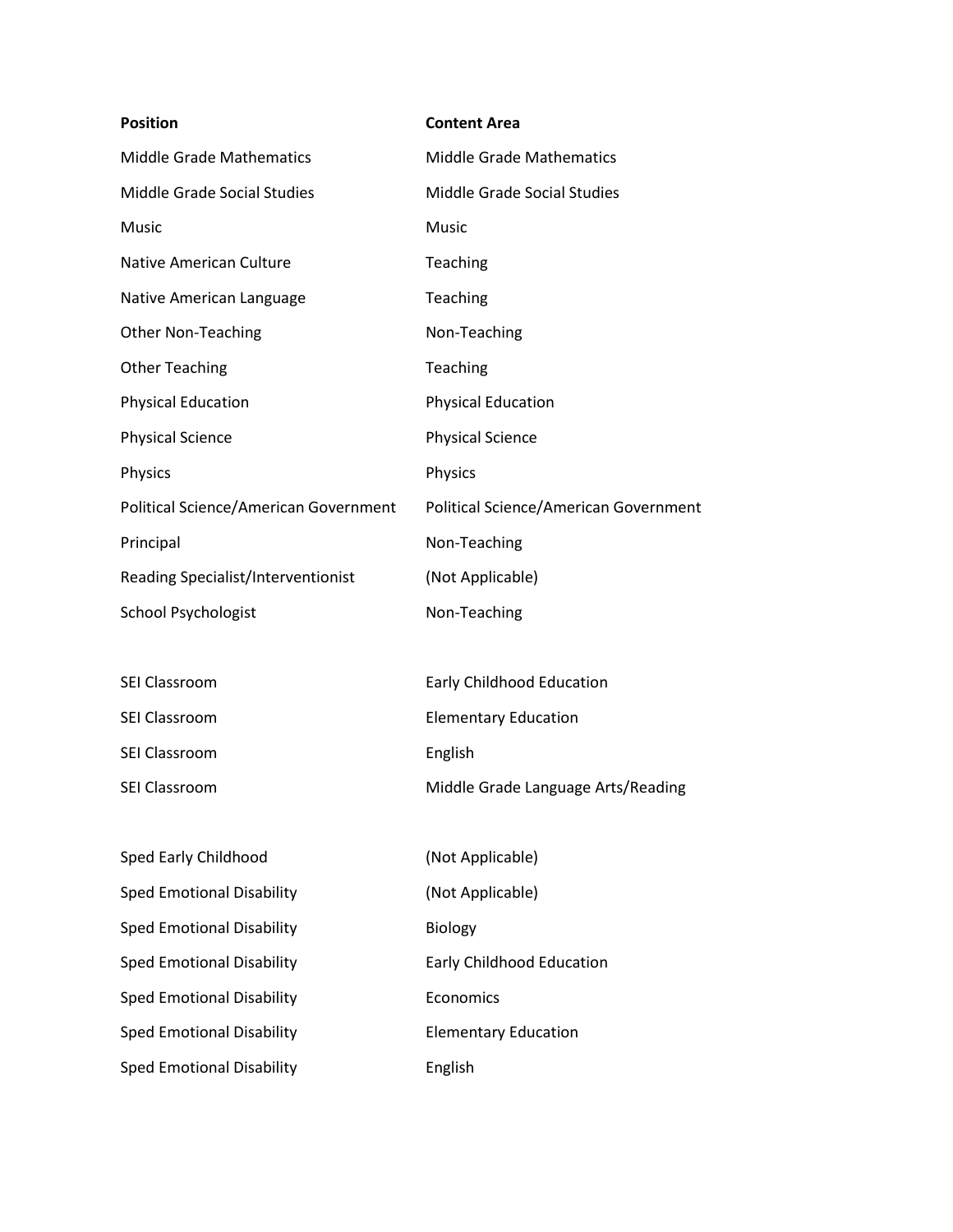Sped Emotional Disability **General Science** Sped Emotional Disability **Geography** Sped Emotional Disability **History** Sped Emotional Disability Mathematics Sped Emotional Disability **Physics** Sped Hearing Impairment (Not Applicable) Sped Hearing Impairment Biology Sped Hearing Impairment Chemistry Sped Hearing Impairment Early Childhood Education Sped Hearing Impairment Earth Science Sped Hearing Impairment **Example 2018** Economics Sped Hearing Impairment Elementary Education Sped Hearing Impairment English Sped Hearing Impairment General Science Sped Hearing Impairment First History Sped Hearing Impairment Mathematics Sped Hearing Impairment **Physics** 

## **Position Content Area**

Sped Emotional Disability **Middle Grade General Science** Sped Emotional Disability Middle Grade Language Arts/Reading Sped Emotional Disability Middle Grade Mathematics Sped Emotional Disability Middle Grade Social Studies Sped Emotional Disability **Political Science/American Government** Sped Hearing Impairment **Middle Grade General Science** Sped Hearing Impairment **Middle Grade Language Arts/Reading** Sped Hearing Impairment Middle Grade Mathematics Sped Hearing Impairment Middle Grade Social Studies Sped Hearing Impairment **Political Science/American Government**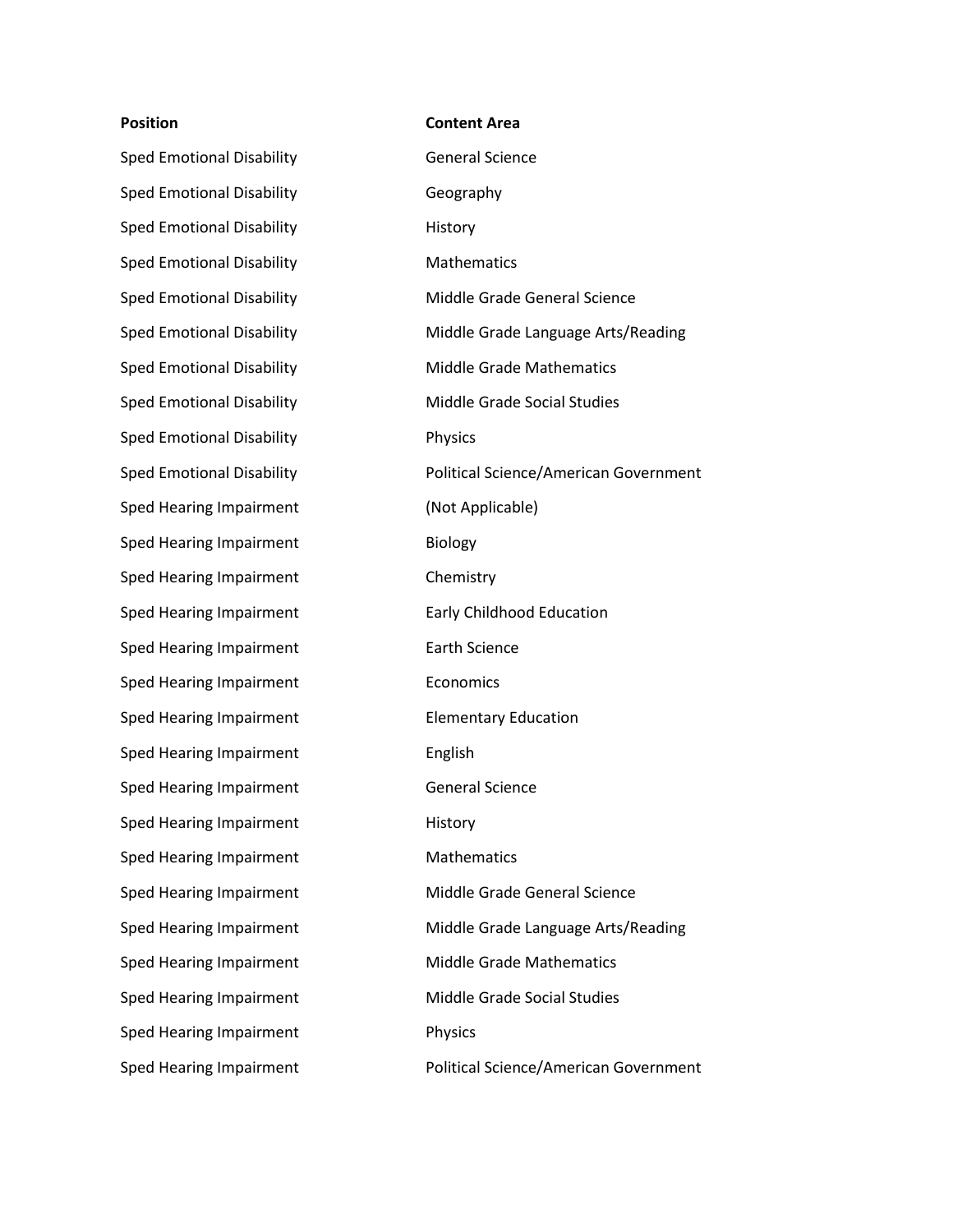Sped Intellectual Disability (Not Applicable) Sped Intellectual Disability **Biology** Sped Intellectual Disability **Early Childhood Education** Sped Intellectual Disability **Earth Science** Sped Intellectual Disability **Economics** Sped Intellectual Disability **Elementary Education** Sped Intellectual Disability **English** Sped Intellectual Disability General Science Sped Intellectual Disability **History** Sped Intellectual Disability Mathematics Sped Intellectual Disability Middle Grade Mathematics Sped Intellectual Disability Middle Grade Social Studies Sped Learning Disability (Not Applicable) Sped Learning Disability **Biology** Sped Learning Disability **Chemistry** Sped Learning Disability **Early Childhood Education** Sped Learning Disability **Earth Science** Sped Learning Disability **Example 20** Economics Sped Learning Disability **Elementary Education** Sped Learning Disability **English** Sped Learning Disability General Science Sped Learning Disability **Geography** Sped Learning Disability **History** Sped Learning Disability Mathematics

Sped Intellectual Disability Middle Grade General Science Sped Intellectual Disability Middle Grade Language Arts/Reading Sped Intellectual Disability **Political Science/American Government** Sped Learning Disability **Middle Grade General Science**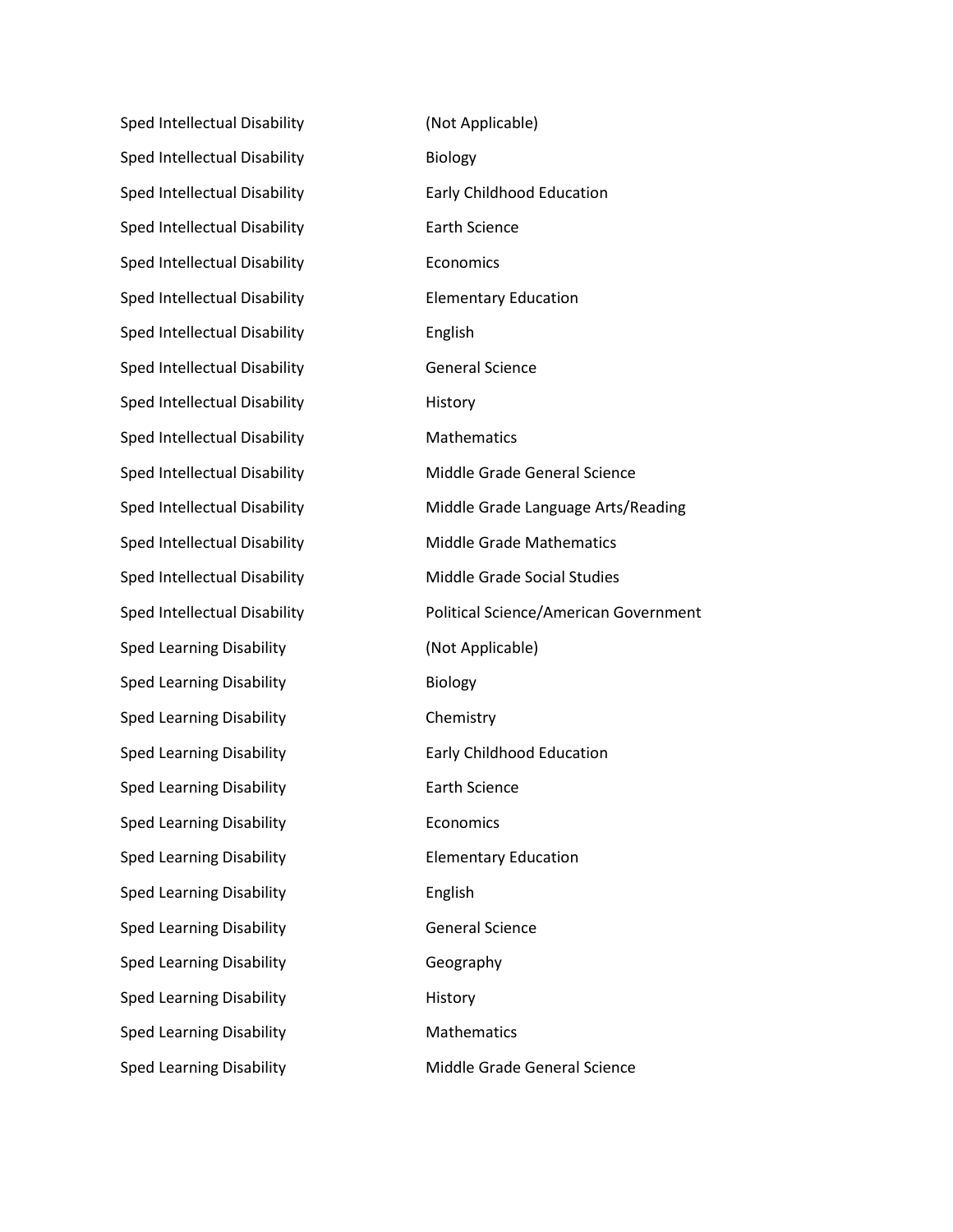Sped Mild-Moderate Disabilities (Not Applicable) Sped Mild-Moderate Disabilities Biology Sped Mild-Moderate Disabilities Chemistry Sped Mild-Moderate Disabilities Early Childhood Education Sped Mild-Moderate Disabilities Earth Science Sped Mild-Moderate Disabilities Economics Sped Mild-Moderate Disabilities Elementary Education Sped Mild-Moderate Disabilities English Sped Mild-Moderate Disabilities General Science Sped Mild-Moderate Disabilities Geography Sped Mild-Moderate Disabilities History Sped Mild-Moderate Disabilities Mathematics Sped Mild-Moderate Disabilities Middle Grade General Science Sped Mild-Moderate Disabilities Middle Grade Mathematics Sped Mild-Moderate Disabilities Middle Grade Social Studies Sped Moderate-Severe Disabilities Early Childhood Education Sped Moderate-Severe Disabilities Elementary Education Sped Orthopedic Impairments (Not Applicable) Sped Orthopedic Impairments Mathematics Sped Visual Impairment (Not Applicable) Sped Visual Impairment Biology

Sped Learning Disability **Middle Grade Language Arts/Reading** Sped Learning Disability Middle Grade Mathematics Sped Learning Disability **Middle Grade Social Studies** Sped Learning Disability **Political Science/American Government** 

Sped Mild-Moderate Disabilities Middle Grade Language Arts/Reading Sped Mild-Moderate Disabilities Political Science/American Government